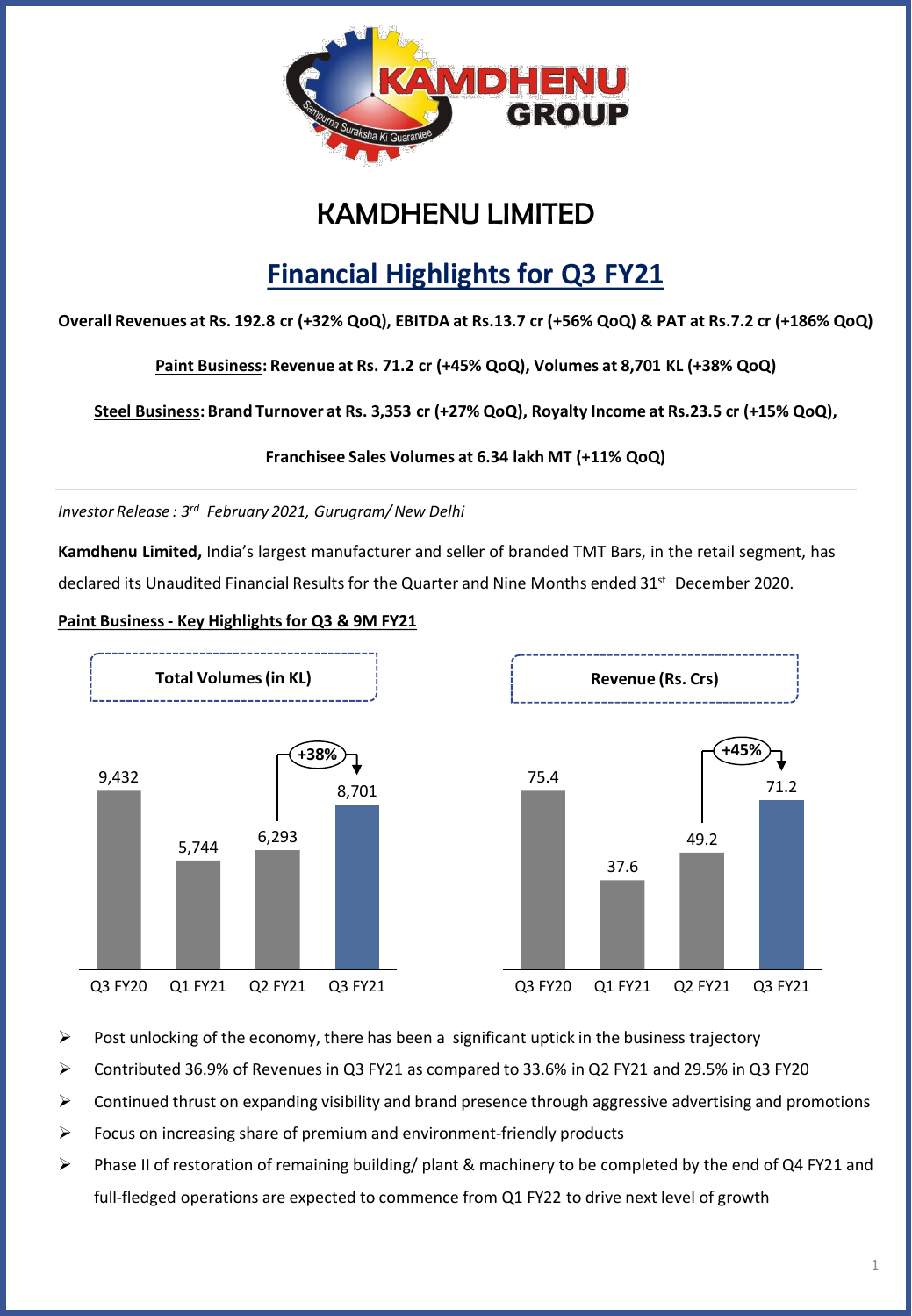

#### **Steel Business - Key Highlights for Q3 & 9M FY21**



- ➢ Steel Business contributed 63.1% of Revenues in Q3 FY21 as compared to 66.4% in Q2 FY21 and 70.5% in Q3 FY20
- $\triangleright$  Recouped business strategy of reducing B2B trading sales and focusing on improving efficiencies in Own Manufacturing and on franchisee-based business model driving results

#### **Update on Scheme of Arrangement**

- The draft scheme of arrangement of the Company and Kamdhenu Concast Ltd, Kamdhenu Overseas Ltd, Kamdhenu Paint Industries Ltd, Kamdhenu lnfradevelopers Ltd, Kamdhenu Nutrients Pvt Ltd, Kay2 Steel Ltd, Tiptop Promoters Pvt Ltd, Kamdhenu Ventures Ltd and Kamdhenu Colour and Coatings Ltd and their respective shareholders and creditors was approved by the Board of Directors
- NSE and BSE have also issued its observation letter on the scheme of arrangement. The Company would submit the petition before NCLT in Q4 FY21.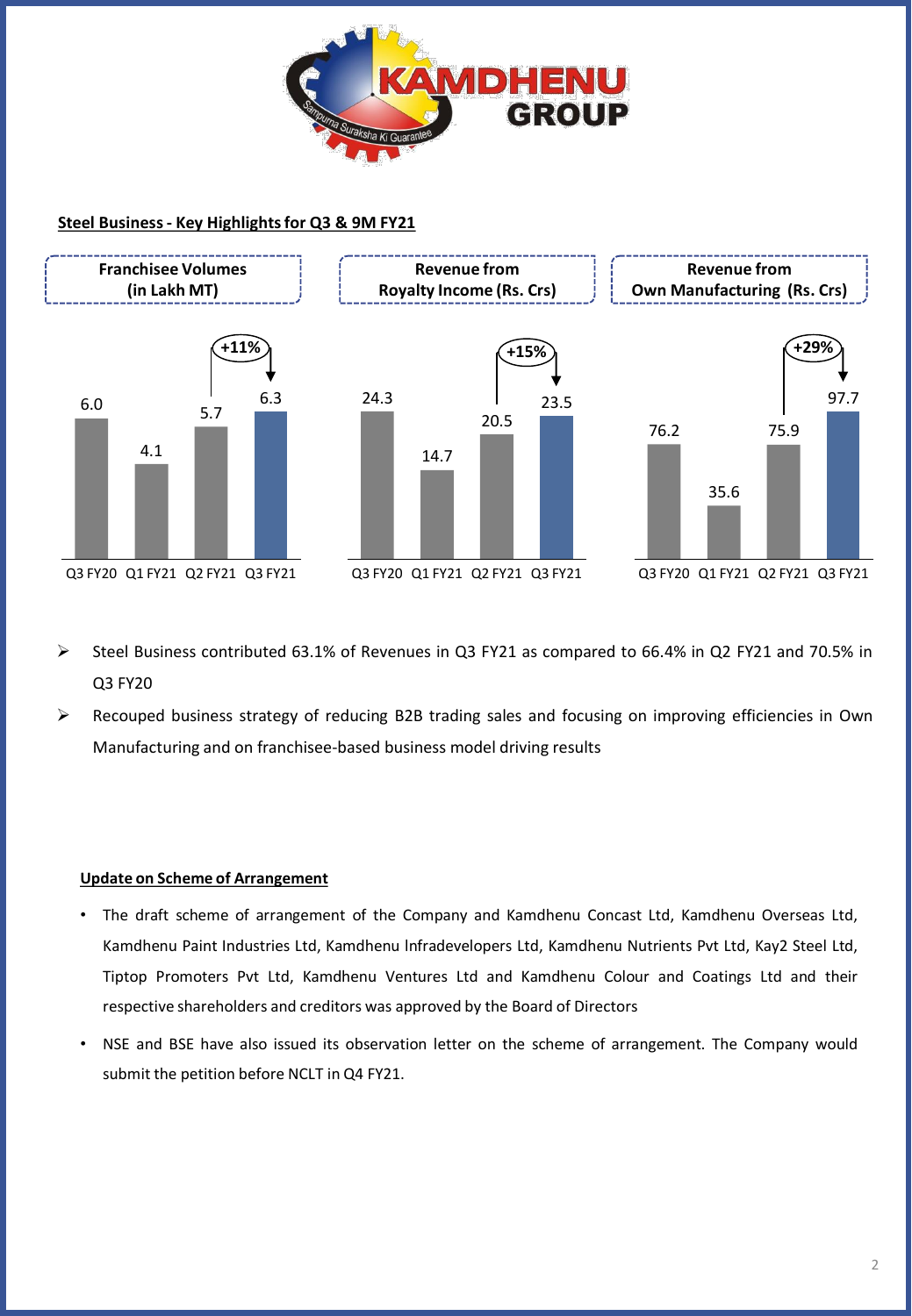

*Commenting on the results and performance, Mr. Satish Kumar Agarwal, Chairman & Managing Director said:*

"We are happy to report that with the gradual revival of the economy and unlocking of industries across India post *Covid-19 disruption in Q1, we have seen a significant quarter-on-quarter improvement in both our business* segments, steel and paints. Our average capacity utilisation at both plants has been gradually increasing through Q1 *to Q3 FY21.*

Our paints segment has clocked revenues of Rs. 71 crores for Q3 FY21, up by 45% QoQ from Rs.49 crores in Q2 FY21. This was driven by robust volume growth of over 38% QoQ. Tier II/III/IV cities continue to do well and even metros and tier I cities are expected to bounce back both for decorative and other segments as well. Further, our *sustainability-consciousness has enabled us to increase our share of premium and environment-friendly products. We continue to focus on expanding our pan-India visibility through aggressive spends on advertising and promotions.*

The manufacturing operations at the Company's own paint factory has seen a strong uptick during the quarter. The restoration of the remaining building/plant & machinery is expected to be completed by the end of this quarter and full-fledged operations are expected to commence from Q1 FY22 which will provide a further fillip to our growth trajectory. Rise in disposable income of the average middle class, urbanization, growing rural market, shortening of repainting cycle, upgradation, increase in sale of premium-end products and launch of many innovative products are *the major driversthat will drive the growth of organized playerslike us.*

The steel segment has witnessed a robust volume growth of 11.6% QoQ and revenue growth of over 25% QoQ in Q3 FY21. Total brand sales turnover is up 28.4% YoY and 26.8% QoQ in Q3 FY21 to Rs 3,353 cr. We have seen a sharp rebound in demand on the back of healthy rural consumption, strong sales in the auto and white goods sector and increased activity in construction sector. We are slowly inching towards normalcy of operations with the easing of restrictions and on the back of our strong brand, resilient business model and well-entrenched distribution network *across the country. Recent announcement on production linked incentive scheme will boost manufacturing in India. Government's thrust on improving the infrastructure of the country and investment in projects such as affordable housing,railways, metros, oil & gas distribution pipeline projects would ensure growth for steel consumption.*

We are also delighted to inform that our company has recently launched its premium brand Kamdhenu Nxt in the market of Delhi and Haryana. This is aligned with our overall strategy to enhance our market share in the domestic TMT segment. We are also exploring avenues to further reach into markets where our presence is less and strengthen *our footprintsin existing geographies.*

Q3 FY21 was a strong quarter. We have seen robust demand for our product offerings. Kamdhenu is committed to *developing world class products to address the evolving needs of the consumer and setting a benchmark in affordability for technologically advanced products in the market. Going forward, we are committed towards introducing new products and expanding our business with more franchisees and dealers."*